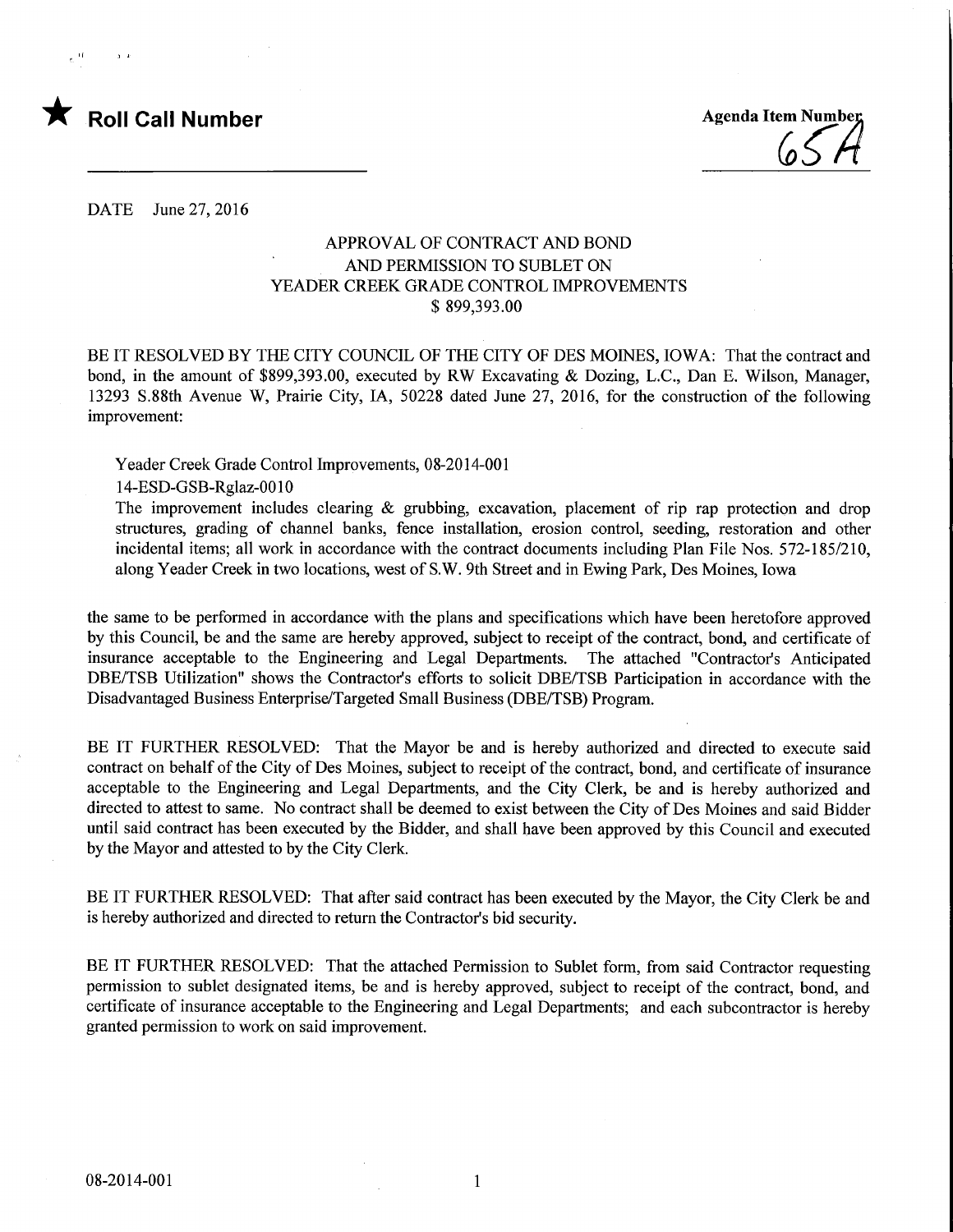

DATE June 27, 2016

BE IT FURTHER RESOLVED: That the Des Moines Finance Director is hereby authorized to encumber this contract amount against the funds as identified below, and to acquire Builder's Risk Insurance, if appropriate, for the above referenced improvement.

|                                    | $\frac{1}{4}$ - 2> > | $\mathcal{L}$ $\mathcal{D}$ $\mathcal{L}$ | attached) |
|------------------------------------|----------------------|-------------------------------------------|-----------|
| (City Council Communication Number |                      |                                           |           |

Moved by to adopt. FORM APPROVED Kathleen Vanderpool

Deputy City Attorney

Funding Source: 2016-2017 CIP, Page Storm - 7, Easter Lake Watershed Improvements, SM061, Storm Water Utility Funds, Being:

\$449,696.50 in IDNR Lake Restoration funding for 50% of eligible construction costs (Max \$449,696.50) under agreement 14-ESD-GSB-Rglaz-0010, and the remaining \$449,696.50 in Storm Water Utility Funds, SM061

| <b>COUNCIL ACTION</b> | <b>YEAS</b> | <b>NAYS</b> | <b>PASS</b> | <b>ABSENT</b>   | I, Diane Rauh, City Clerk of said City Council, hereby     |
|-----------------------|-------------|-------------|-------------|-----------------|------------------------------------------------------------|
| <b>COWNIE</b>         |             |             |             |                 | certify that at a meeting of the City Council, held on the |
| <b>COLEMAN</b>        |             |             |             |                 | above date, among other proceedings the above was          |
| <b>GATTO</b>          |             |             |             |                 | adopted.                                                   |
| <b>GRAY</b>           |             |             |             |                 |                                                            |
| <b>HENSLEY</b>        |             |             |             |                 | IN WITNESS WHEREOF, I have hereunto set my hand            |
| <b>MOORE</b>          |             |             |             |                 | and affixed my seal the day and year first above written.  |
| <b>WESTERGAARD</b>    |             |             |             |                 |                                                            |
| <b>TOTAL</b>          |             |             |             |                 |                                                            |
| <b>MOTION CARRIED</b> |             |             |             | <b>APPROVED</b> |                                                            |
|                       |             |             |             |                 |                                                            |
|                       |             |             |             |                 |                                                            |
|                       |             |             |             | Mayor           |                                                            |
|                       |             |             |             |                 | City Clerk                                                 |

 $\overline{2}$